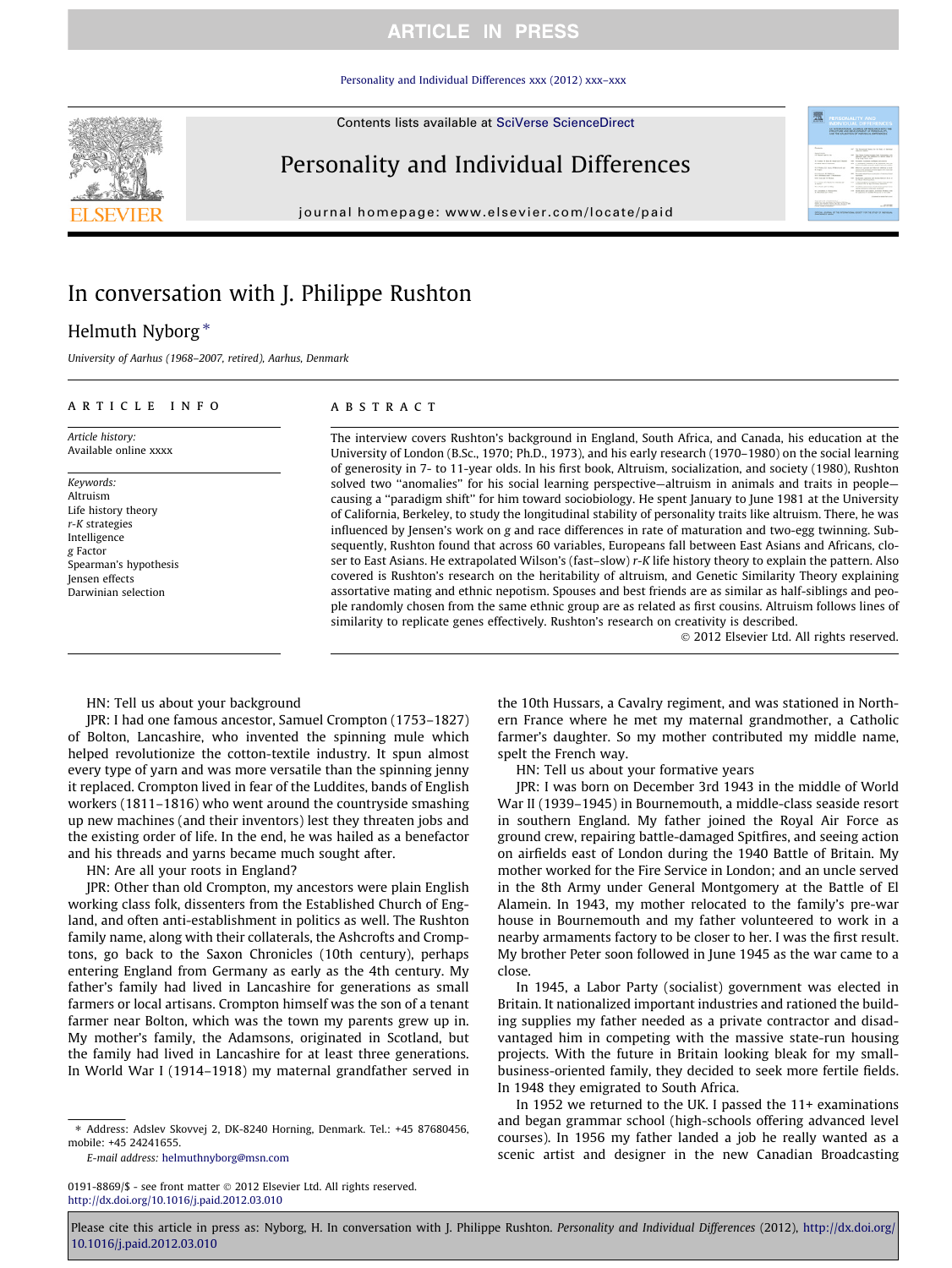Corporation (CBC) television stations in Toronto. My parents emigrated anew, moving the family to Canada.

HN: What drew you to psychology?

JPR: As a teenager I read Hans Eysenck's three popular paperbacks: Uses and Abuses of Psychology ([1953\)](#page-5-0), Sense and Nonsense in Psychology [\(1956](#page-5-0)), and Fact and Fiction in Psychology ([1964\)](#page-5-0). They brought a hard-nosed philosophy of science to real life topics like IQ testing, vocational interests, personality, politics, and psychotherapy. I used one of his questionnaires and mapped the political attitudes of my family and friends on his two axes of radical versus conservative, and tough- versus tender-minded. It was a revelation to find that people could be classified in such a straightforward manner. I turned out to be tough-minded, but neither conservative nor radical. At university, I was disappointed to find individual differences constituted only a tiny part of the syllabus, and were often considered ''passé.''

I returned to England to go to university and in 1970 earned a B.Sc. in psychology from Birkbeck College at the University of London with First Class Honors, and then in 1973 a Ph.D. in social psychology at the London School of Economics and Political Science. I was determined to get to grips with a substantial problem and make a contribution to knowledge. I chose ''altruism'' as my dissertation topic because it posed a fundamental problem for theories of human nature. "Why do people help others?" At the time I was enamored with social learning theory and thought if it explained altruism, it could explain other parts of human nature and have implications for improving the human condition.

I gained access to the local schools and examined generosity in 7- to 11-year olds. Mine was an experimental study in which I varied whether children observed models behaving generously or selfishly. My supervisor, Hilde T. Himmelweit, Chair of the Department, herself an Hans Eysenck Ph.D. was best-known for her 1958 book, Television and the child. Although she would have preferred me to conduct surveys rather than ''laboratory-type'' experimental studies, she fully allowed me to go my own way.

I spent 1973–74 at the University of Oxford on a post-doc with Jeffrey Gray, another Eysenck Ph.D., and continued my research on personality development in children. Having published four articles from my Ph.D. augured well for gaining the academic post to which I aspired. I returned to Canada in 1974 and taught at York University (1974–1976) and the University of Toronto (1976– 1977). I then moved to the University of Western Ontario and became a full professor in 1985. In 1989 I was made a Fellow of the John Simon Guggenheim Memorial Foundation and in 1992 I received a D.Sc. from the University of London (an earned degree).

HN: You continued to publish social learning studies of prosocial behavior while at York University and the University of Toronto, including how children learn to resist temptation. So when and how did you become a sociobiologist or 'evolutionary psychologist' to use the gentler and now accepted term?

JPR: Altruism has always been the central issue for me. However, in the first ten years of my research career (1970–1980) I studied it from a social learning perspective. When I began at Western, my first priority was to complete a book I had started at Oxford, Altruism, socialization, and society [\(1980](#page-5-0)), in which I describe the influence of the educational system, the mass media, and the family. I identified: empathy and internalized ''norms of social responsibility'' as primary motivations. So, I wasn't always a controversial race-researcher—or even an evolutionary psychologist.

Then, around 1979 I joined a group of colleagues from my department working our way through [Wilson's \(1975\)](#page-6-0), Sociobiology: The new synthesis. Wilson defined altruism as the ''central theoretical problem of sociobiology'' (p. 3) and provided the answer (following Darwin) in family structure and kinship. Reading Wilson's tome with my colleagues (we met one evening a week at the Faculty Club) led me to the over-arching structure of evolutionary r-K life history theory. I adopted this perspective for my research from then on.

HN: But how did you develop that interest in sociobiology in the first place?

JPR: I underwent a ''paradigm shift'' by solving two anomalies from my social learning perspective with which I wrestled while writing the Altruism book. The first was whether altruism existed in animals. [Wilson \(1975\)](#page-6-0) showed altruism in non-human animals was pervasive. For me, this implied an evolutionary and genetic basis in people. The evidence that prosocial parents produce prosocial offspring (and abusive parents, abusive offspring), might just as easily be explained genetically as culturally. When reviewing the literature on family influences, I was struck by how few studies controlled for genetic influences. It wasn't until the 1980s that genetic designs began to be incorporated more routinely into social developmental research.

The other anomaly was whether altruism was an enduring trait of personality. If people were as consistent in their prosocial behavior as they were in intelligence and temperament then it would be correct to describe them as having traits of character. Though it might seem commonsense to ascribe traits to individuals, a major debate during the 1960s and 1970s arose over the ''consistency versus specificity'' of behavior. As a social learning theorist I typically sided with the specificity position, although I always accepted the three super-traits of Intelligence, Extraversion, and Anxiety. It was a major intellectual reversal (indeed an epiphany) when I concluded that people did indeed have enduring traits of character. To examine them one had to use the principle of aggregation and form composite measures ([Rushton, Brainerd & Presley,](#page-5-0) [1983\)](#page-5-0).

Solving these two anomalies to my own satisfaction—altruism in animals and traits in people—led me from social learning to sociobiology.

HN: So, to "retool," you took a semester away from your home university and spent January to June 1981 as a Visiting Scholar at the University of California, Berkeley?

JPR: Yes. I had been invited to the Institute of Human Development at Berkeley by fellow altruism researcher Paul Mussen. Specifically, I hoped to examine how stable individual differences in altruism were over the life-span. However, I found that although many of the Institute's members had international reputations documenting the early emergence of personality traits in children and their power to predict adjustment, no one was interested in discussing genetic causation. At Berkeley, discussion of behavior genetics was a hop, skip, and a jump away from Arthur Jensen's politically incorrect research on Black–White IQ differences.

HN: One question I am asked about you is why you picked such a controversial topic to study as race differences, and then stayed with it for so long? Is it that you enjoy being in the limelight? Marvin Zuckerman once called you an ''intellectual sensation seeker.''

JPR: Well I do enjoy intellectual excitement, but I never expected my work on generosity in children to lead to a firestorm over race differences. In the end I felt it couldn't be avoided if there was to be a full evolutionary analysis of human life histories.

HN: But surely it could have been avoided? Most behavior geneticists and evolutionary psychologists study human behavior without getting embroiled in race differences in brain size and intelligence? Why didn't you steer clear of the minefields?

JPR: Perhaps it might have gone differently if I hadn't been as strongly influenced by Arthur Jensen. Since he occupied an office in the School of Education, one floor up from my office in the psychology department, I decided to visit him and we hit it off. I had been interested in his work on race and intelligence since graduate school, though I remained agnostic as to any genetic basis. Jensen was highly informative, sketching out his views and providing detailed answers to my questions along with copies of his reprints.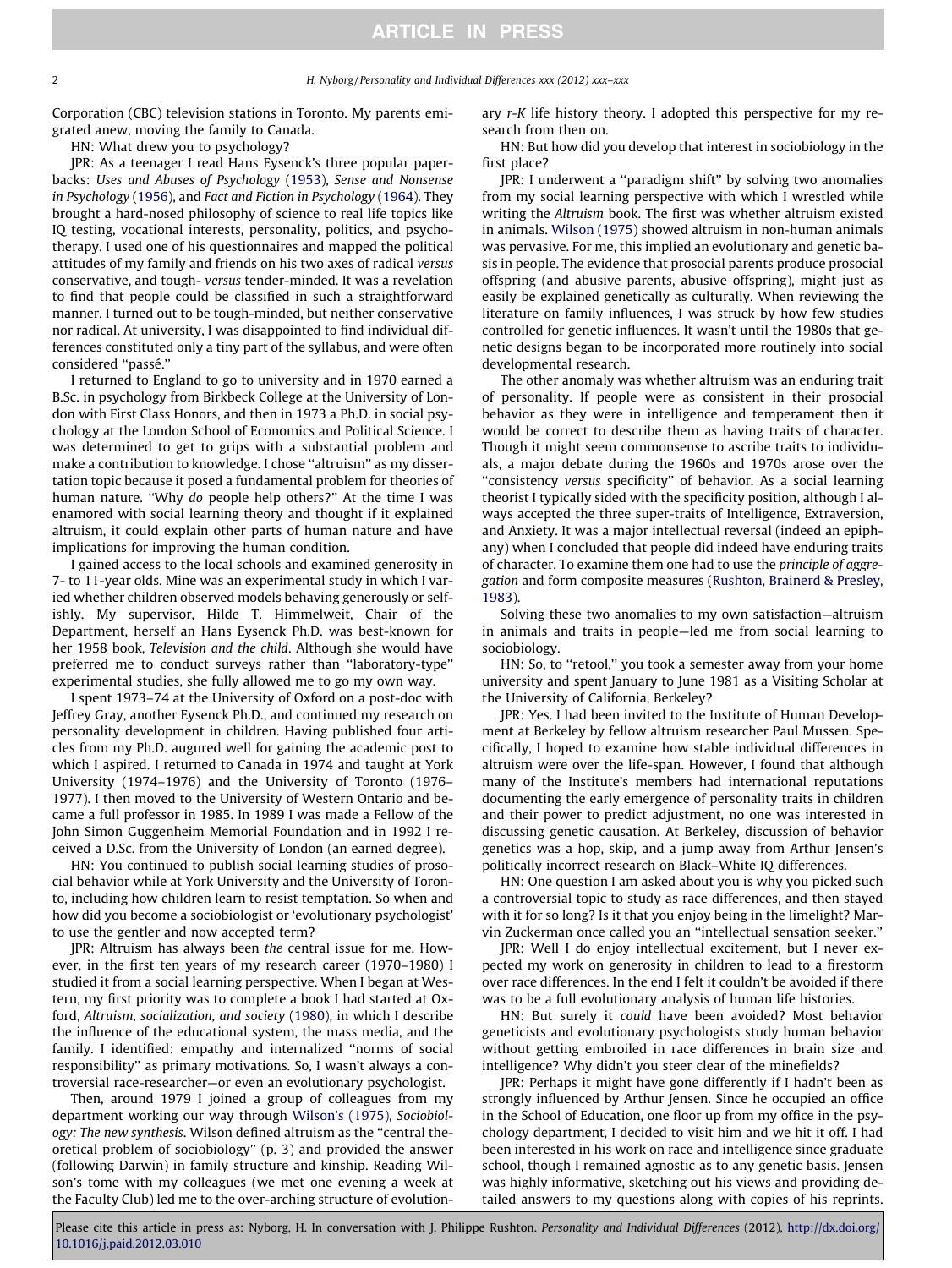Under his tutelage, I learned about general intelligence (Spearman's g), behavior genetics, and race differences.

[Jensen's \(1969,1973\)](#page-5-0) work went beyond IQ. He documented that, on average, Black babies are born a week earlier than White babies yet are more mature on measures of amniotic fluid in the placenta, bone development by X-rays, and muscular strength and motor co-ordination. East Asian infants are less precocious and motorically reactive than Europeans. He also described differences in two-egg twinning rates (16, 8, and 4 per 1000 live births for Africans, Europeans, and East Asians, respectively). In a long footnote, [Jensen \(1973\)](#page-5-0) suggested that ''the three racial groups lie on a developmental continuum on which the Caucasian group is more or less intermediate (p. 289).''

Jensen's note struck a responsive chord for I had been reading about scala naturae and behavioral scaling in the sociobiological literature and wondered about their application to human differences. [Wilson \(1975\)](#page-6-0) explained the origins of parental care, which had enormously increased in complexity over evolutionary time (Fig. 1). He described two ends of a reproductive continuum. At one end, a "fast" life history (the r-strategy), eggs and sperm are produced and simply discharged into the water (for example, in oysters). Further to the opposite end, a ''slow'' life history (the Kstrategy), an egg is not only laid in the ground but pollen and honey provided for future needs (as with wasps). Other steps in the K direction include bringing food and caring for the offspring. In mammals, the combined demands of gestation, delivery, production of milk, and protecting and physically caring for the young reach a peak.

K-strategists provide a lot of parental care. They have complex social systems and work together in getting food and shelter. Kstrategists have more developed nervous systems and bigger brains but produce fewer eggs and sperm. The bigger an animal's brain, the longer it takes to reach sexual maturity and the fewer offspring it produces. Number of offspring, time between births, parental care, infant mortality, speed of maturity, life span, even social organization and altruism all fit together like pieces of a puzzle.

I'd also read an article on the ''Origin of Man'' by [Lovejoy \(](#page-5-0)Science[, January 31, 1981\)](#page-5-0) which documented the trend in hominids toward larger brains, prolonged gestation, single births, a longer period of infant dependency, successively greater periods between pregnancies, greater predator recognition and territorial defense, and prolonged life-spans. Lovejoy attributed this pattern to an increasingly K-type demographic strategy. With each step in the scale, populations require a greater proportion of their reproductive energy to be devoted to sub-adult care, with greater investment in the survival of fewer offspring. I couldn't help but wonder whether the well-documented racial differences in family structure might have their roots in just such an origin?

I reviewed the international literature on differences among the three major races on 60 different variables ([Table 1\)](#page-3-0). Some were well-established, such as family structure, crime, and educational achievement. East Asian Americans, often labeled a ''model minority,'' averaged more tightly knit and complexly organized families than European Americans. Other data had only recently become available such as Richard [Lynn's \(1977\)](#page-5-0) finding that East Asians averaged a higher IQ than Europeans. Some data were sketchy. Were there really race differences in sexual behavior—as the stereotypes implied? I later found race differences did exist in age of sexual maturation (Blacks earlier than Whites and Whites earlier than East Asians), frequency of intercourse and masturbation, as well as in sexual anatomy.

I considered data on brain size to be especially important. In 1981 there was an almost empty cell in [Table 1](#page-3-0) for East Asians, although r-K theory predicted they should average higher. Then data showing an East Asian advantage were provided by [Beals,](#page-5-0) [Smith, and Dodd \(1984\).](#page-5-0) In the 1990s I corroborated this advantage by calculating cranial capacities for international samples of airforce pilots collated by NASA, a stratified random sample of 6325 US Army personnel, thousands of 25- to 45-year olds grouped into 40 regional samples by the International Labor Office, and 35,000 children followed from birth to 7 years by the US National Collaborative Perinatal Project (see [Rushton, 1995; Rushton & Ankney,](#page-5-0) [2009](#page-5-0)).

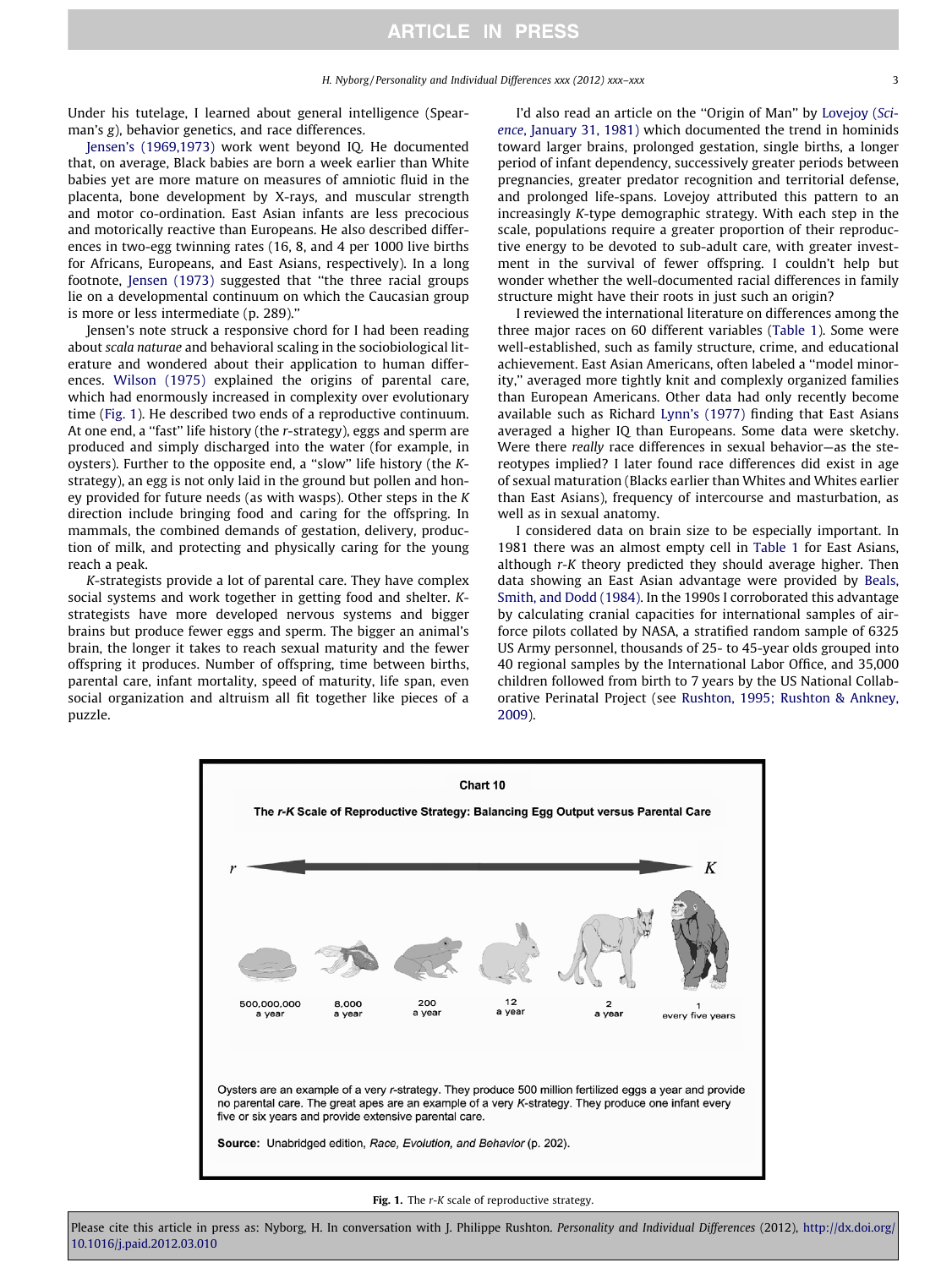## **ARTICLE IN PRESS**

### <span id="page-3-0"></span>4 H. Nyborg / Personality and Individual Differences xxx (2012) xxx–xxx

#### Table 1

Average differences between Africans, Europeans, and East Asians.

|                                                                                                | Africans  | Europeans    | East Asians    |
|------------------------------------------------------------------------------------------------|-----------|--------------|----------------|
| Brain size<br>Mean across methods $\text{cm}^3$ )                                              | 1267      | 1347         | 1364           |
| Autopsy data ( $cm3$ equivalents)                                                              | 1223      | 1356         | 1351           |
| Endocranial volume $\text{cm}^3$ )                                                             | 1268      | 1362         | 1415           |
| External head measures $\text{cm}^3$ )                                                         | 1294      | 1329         | 1356           |
| Cortical neurons (billions)                                                                    | 13.185    | 13,665       | 13.767         |
| Intelligence                                                                                   |           |              |                |
| IQ scores                                                                                      | $70 - 85$ | 100          | 105            |
| Decision times                                                                                 | Slower    | Intermediate | Faster         |
| Cultural achievements                                                                          | Lower     | Higher       | Higher         |
| Muscular-skeletal traits                                                                       |           |              |                |
| Muscle attachment sites on crania                                                              | Largest   | Intermediate | Smallest       |
| Postorbital constriction and temporalis fossae (indentations in skull for jaw muscles)         | Largest   | Intermediate | Smallest       |
| Facial prognathism (forward jutting jaw)                                                       | Most      | Intermediate | Least          |
| Number of teeth                                                                                | 32        | $30 - 32$    | $28 - 30$      |
| Size of molars                                                                                 | Largest   | Intermediate | Smallest       |
| Bi-condylar breadth of mandible (widening of upper back-of-jaw for attachment to wider skull). | Least     | Intermediate | Largest        |
| Mass of nuchal muscles                                                                         | Largest   | Intermediate | Smallest       |
| Femoral head size (where thighbone exits pelvis)                                               | Smallest  | Intermediate | Largest        |
| Femoral shaft curvature index (from pelvis to knee)                                            | 76.6      | 97.0         | 102.2          |
| Size of tibial plateau (knee platform giving balance for curved femur)                         | Smallest  | Intermediate | Largest        |
| Maturation rate                                                                                |           |              |                |
| Gestation time                                                                                 | Shorter   | Longer       | Longer         |
| Skeletal development                                                                           | Earlier   | Intermediate | Later          |
| Motor development                                                                              | Earlier   | Intermediate | Later          |
| Dental development                                                                             | Earlier   | Intermediate | Later          |
| Age of first intercourse                                                                       | Earlier   | Intermediate | Later          |
| Age of first pregnancy                                                                         | Earlier   | Intermediate | Later          |
| Life-span                                                                                      | Shortest  | Intermediate | Longest        |
| Personality                                                                                    |           |              |                |
| Activity level                                                                                 | Higher    | Intermediate | Lower          |
| Aggressiveness                                                                                 | Higher    | Intermediate | Lower          |
| Cautiousness                                                                                   | Lower     | Intermediate | Higher         |
| Dominance                                                                                      | Higher    | Intermediate | Lower          |
| Impulsivity                                                                                    | Higher    | Intermediate | Lower          |
| Self-esteem                                                                                    | Higher    | Intermediate | Lower          |
| Sociability                                                                                    | Higher    | Intermediate | Lower          |
| Social organization                                                                            |           |              |                |
| Marital stability                                                                              | Lower     | Intermediate | Higher         |
| Law abidingness                                                                                | Lower     | Intermediate | Higher         |
| Mental health                                                                                  | Lower     | Intermediate | Higher         |
| Administrative capacity                                                                        | Lower     | Higher       | Higher         |
| Reproductive effort                                                                            |           |              |                |
| Two-egg twinning (per 1000 births)                                                             | 16        | 8            | $\overline{4}$ |
| Hormone levels                                                                                 | Higher    | Intermediate | Lower          |
| Size of genitalia                                                                              | Larger    | Intermediate | Smaller        |
| Secondary sex characteristics                                                                  | Larger    | Intermediate | Smaller        |
| Intercourse frequencies                                                                        | Higher    | Intermediate | Lower          |
| Permissive attitudes                                                                           | Higher    | Intermediate | Lower          |
| Sexually transmitted diseases                                                                  | Higher    | Intermediate | Lower          |
|                                                                                                |           |              |                |

The literature on hominid evolution showed that as brain size increased from chimpanzees (380 cm<sup>3</sup>) to Australopithecus (450 cm<sup>3</sup>) to Homo habilis (650 cm<sup>3</sup>) to Homo erectus (1000 cm<sup>3</sup>) to Homo sapiens (1400 cm<sup>3</sup>), it was accompanied by changes from a robust to a more gracile form across 74 musculo-skeletal traits, both cranial and postcranial ( $r = .90$  across the populations). Subsequently, I examined 37 of the 74 traits representing most of the skeleton to determine whether the trend applied across the three sub-species of H. sapiens and found that it did (Table 1; [Rushton](#page-6-0) [& Rushton, 2003\)](#page-6-0). The initial 74 traits across five species were taken from evolutionary anatomy textbooks; the 37 on race differences from forensic anthropology textbooks. Across the three populations, the 'ecological correlation' between brain size and the 37 traits averaged a remarkable  $r = .80$ . If the races did not differ in brain size, this correlation could not have been found.

An unexpected finding was that males averaged a larger brain than females even though they did not have a higher IQ. Richard [Lynn \(1999\)](#page-5-0) dubbed this the ''Ankney-Rushton anomaly,'' after my zoology colleague Dave Ankney discovered the sex difference, even after controlling for body size (see [Rushton & Ankney,](#page-5-0) [2009\)](#page-5-0). [Lynn \(1994\)](#page-5-0) solved the paradox by showing that men averaged 5 IQ points higher than women. He suggested the sex difference had gone unnoticed because females mature faster than males thereby masking differences prior to late adolescence when most IQ data is collected. Lynn's finding of a higher male IQ after adolescence to go along with the larger brain has been corroborated by others ([Nyborg, 2005](#page-5-0)), including Doug Jackson and myself in an analysis of 100,000 SAT takers ([Jackson & Rushton, 2006\)](#page-5-0).

HN: It's still not clear why you made race the center of your research. You titled your 1995 book, Race, Evolution, and Behavior.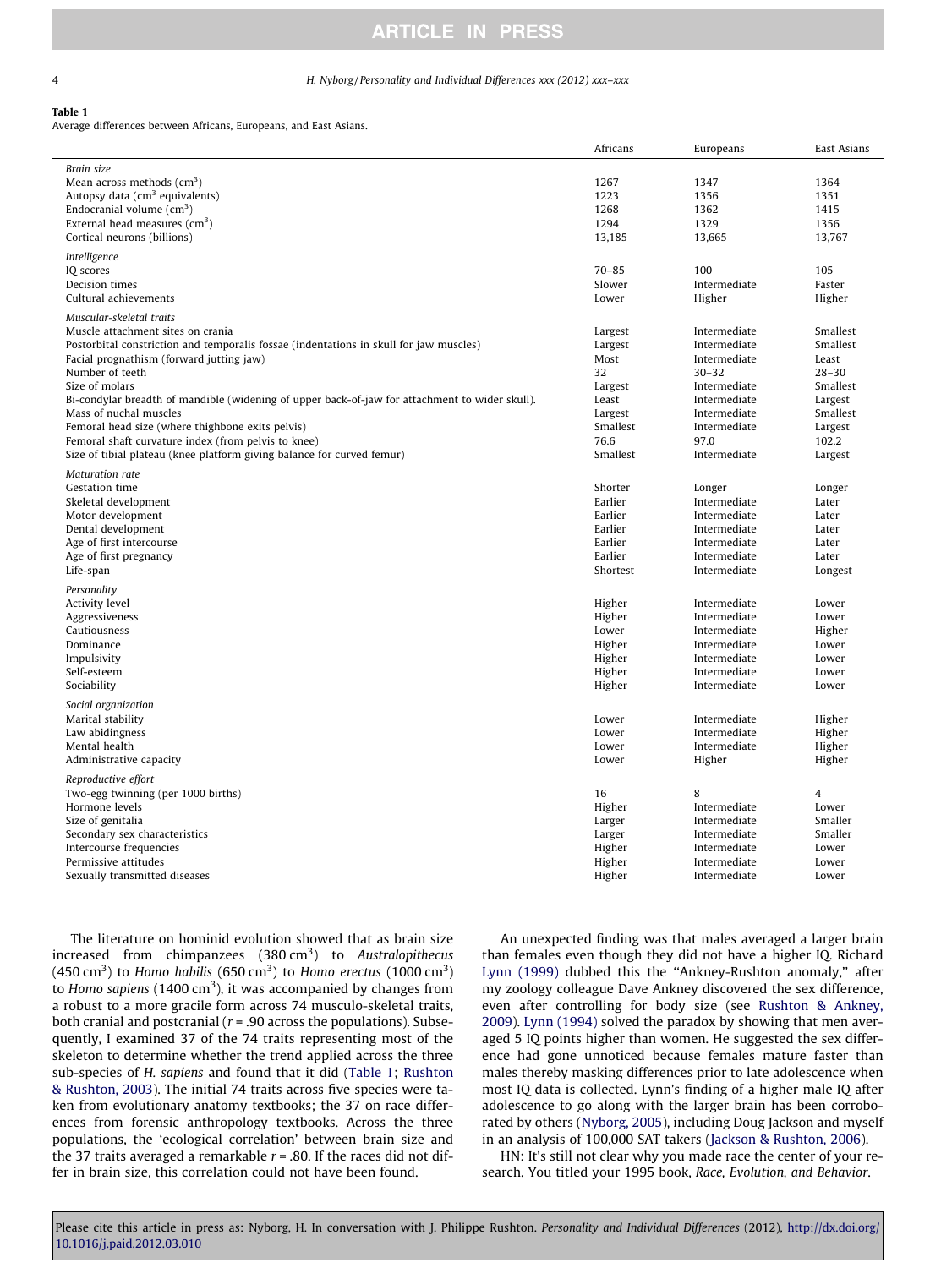JPR: The question of why the three-way pattern of racial differences had come about ([Table 1\)](#page-3-0) was far too intriguing to walk away from. It offered more opportunity for finding and testing alternative theories than any single dimension. Only a gene-based evolutionary theory could explain the totality of this pattern.

HN: So was the application of r-K life history to human differences unique to you? It must have taken a lot of hard thinking to work it all through. How did you make the leap?

JPR: Remarkably, there was no need to think it through. Instead there were a series of ever stronger ''clang associations,'' mostly in 1980 and early 1981, until a light went on in my head and I thought ''Hmm, that seems to fit; I wonder how I might prove (or disprove) it.'' The answer was again immediate–examine whether other r-K traits lined up in the same direction. It didn't take more than ten minutes to list enough items to see the approach was viable ([Table 1\)](#page-3-0).

HN: Is the General Factor of Personality (GFP) part of the r-K life-history approach? If so, how?

JPR: Yes. In my first publication on r-K life history theory, I proposed that ''one basic dimension—K—underlies much of the field of personality'' ([Rushton, 1985](#page-5-0), p. 445). Subsequent research confirmed the interrelatedness of the life history traits identified in the 1985 paper such as altruism, intelligence, sexuality, and delinquency. But, it probably was Sir Francis [Galton \(1887\)](#page-5-0) who first described a GFP, just as he did the general factor of intelligence (see [Rushton & Irwing, 2011\)](#page-5-0).

The GFP as such, however, only became known in 2007 after hierarchical factor analyses were carried out on existing personality inventories assessing both normal and personality disorder scales [\(Rushton, Bons, & Hur, 2008;](#page-5-0) see [Rushton & Irwing, 2011,](#page-5-0) for review). Cross-national twin studies find 50% of the variance in the GFP is due to genetic influence and 50% to non-shared environmental influence. A South Korean twin study found the GFP emerged by 2- to 3-years of age ([Rushton et al., 2008\)](#page-5-0). As with cognitive ability, an integration of broad and narrow traits can be achieved through combining them hierarchically; with the GFP occupying the apex in the same way that g occupies the apex in the organization of cognitive abilities.

High scores on the GFP indicate a ''good'' personality; low scores a ''difficult'' personality (someone who is hard to get along with). Individuals high on the GFP are altruistic, agreeable, relaxed, conscientious, sociable, and open, with high levels of well-being and self-esteem. Because the GFP defines clear positive and negative poles, it provides potential for understanding the socially ''advantaged'' (those with high levels of emotional intelligence) as well as the socially ''challenged'' (those more likely to suffer a personality disorder). The GFP can be viewed as a dimension of social effectiveness. This follows Darwin's proposal that natural selection acted directionally to endow people with more cooperative and less contentious personalities than their archaic ancestors or nearest living relatives, the chimpanzees. Individuals high on the GFP probably left more progeny since we prefer mates, fellow workers, and leaders who are altruistic, conscientious, and emotionally stable. Those able to cooperate in groups were also more likely to achieve goals and even win wars.

HN: You have also made contributions to altruism, personality, and creativity. For example, you formulated Genetic Similarity Theory by which you mean that people innately prefer those genetically similar to themselves. Can you expand on this and your views on assortative mating?

JPR: I began to work on what I called Genetic Similarity Theory (GST) in late 1981 after returning to Canada from Berkeley. There I had been struck by how much people associated with those similar to themselves and the amount of 'ethnic nepotism' engaged in by political activists. Seeking an evolutionary explanation, I extended William [Hamilton's \(1964\)](#page-5-0) inclusive fitness solution to the problem of altruism. It stated that organisms act to benefit kin depending on how closely related they are. However, in human beings, altruism goes well beyond kin (that is, 'blood relatives'). People tend to associate with, befriend, marry, and help others who, although not kin, are genetically similar (see [Rushton, 2009](#page-5-0), for review).

The evidence I amassed over the next 25 years in favor of GST included finding that: spouses and close friends assort on blood groups and that blood group similarity predicts fertility; twin and adoption studies show that genes, not upbringing, cause people to assort positively; phenotype matching studies show that assortment is more pronounced on the more heritable items within sets of physical and psychological traits; bereavement studies find that grief is greater following the death of a more similar cotwin or child; and studies of face perception find that people prefer and trust those who look like them.

Using [Jensen's \(1998\)](#page-5-0) Method of Correlated Vectors, my studies found that social assortment was more pronounced on the more heritable components of traits. I found that attitude and personality items from 300 pairs of identical (MZ) and fraternal (DZ) twins, their spouses, and their best friends revealed the spouses and friends were more similar to each other than to first cousins and almost as similar as to brothers and sisters, a degree of similarity not previously recognized ([Rushton & Bons, 2005\)](#page-5-0). Further, the twins' preference for similarity in social partners was 34%, heritable, with 12% of the variance being due to family upbringing, and 54% due to chance factors. For unconscious genetic reasons we seek out our 'own kind'—extraverts with extraverts; traditionalists with traditionalists. The reason is that by liking, becoming friends, aiding, and mating with those who are genetically similar, we help ensure that our own segment of the gene pool is maintained and transmitted to future generations.

HN: In the 2005 issue of Nations and Nationalism (an academic journal published by the London School of Economics) you described the implications of Genetic Similarity Theory for ethnic relations. Please explain.

JPR: The pull of genetic similarity does not stop at family and friends. Group members move into ethnic neighborhoods and join together in clubs, societies, and religious organizations. DNA analyses demonstrate a startlingly obvious result. Individuals from the same ethnic group share many more genes with their co-ethnics than they do with those of other ethnic groups. Based on their DNA, individuals randomly chosen from the same ethnic group are as much like their ethnic group as they are their extended families; they are like half siblings compared to individuals randomly chosen from the rest of humanity. Two random English people are equivalent to 3/8 cousins compared with two random people from the Near East; 1/2 cousins compared to two random people from India; half-sibs by comparison with people from China; and like full-sibs by comparison with people from sub-Saharan Africa. Rather than being a poor relation of family nepotism, ethnic nepotism is an extension of it. The evolutionary reason why altruism follows lines of genetic similarity is to replicate genes more effectively. Xenophobia may represent the dark side of the evolutionary coin. From an evolutionary perspective it can be rational for an individual to sacrifice for the group. In extreme cases such as war, it can be more important than helping immediate kin (see [Salter & Harpending, this issue\)](#page-6-0).

HN: You also published twin studies using the University of London Twin Register in the UK. The first of these was in collaboration with Hans Eysenck, with whom you spent a sabbatical in 1982–83 ([Rushton, Fulker, Neale, Nias, & Eysenck, 1986](#page-5-0)). You found that individual differences in altruism, empathy, nurturance, and aggression were 50% heritable. In 1996 you published a paper showing the heritability of violent crime. In 2004, the Royal Society published your paper on the links between genes and altruism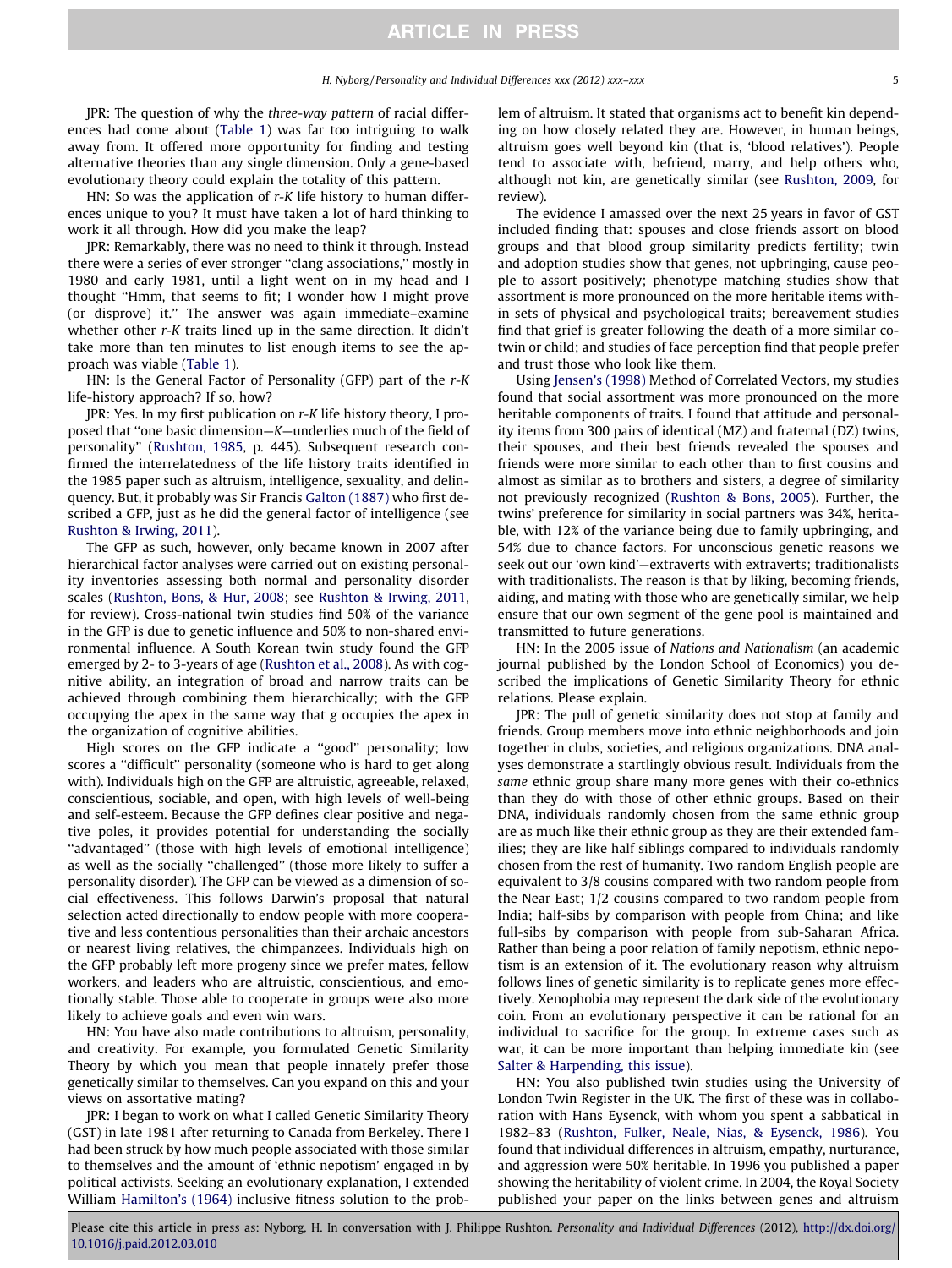#### <span id="page-5-0"></span>6 H. Nyborg / Personality and Individual Differences xxx (2012) xxx–xxx

showing there were genetic reasons for human kindness (Rushton, 2004). Can you summarize your views?

JPR: I was surprised that both altruism and anti-social behavior had such high heritability because I thought they would be subject to much more socialization pressure than neutral traits. The 2004 study analyzed social attitudes in 300 pairs of twins and found people's heritable tendency to act in a socially responsible manner, help others and disapprove of cheaters, covered a broader array of situations than previously examined. I concluded that humans are hardwired with a ''goodness gene'' that forms a deep part of human nature. Society is not built to fall apart at the seams. A group of strangers on a desert island would soon band together and work toward a common good.

HN: In other research you found support for Eysenck's (1995) theory that creativity is linked to Psychoticism. Does this contradict the tendency for good traits to go together, as in the General Factor of Personality?

JPR: Creativity remains a conundrum for me and I still don't really know what to make of it in terms of the GFP. Jensen (1998) thought the Big Five traits would predict productivity, especially Conscientiousness and Openness, but also Agreeableness, Sociability, and Emotional Stability when getting on well with people mattered. He also argued that much ''zeal and industry'' were necessary for very high creativity. The ordinary term ''motivation,'' he pointed out, seemed too intentional and self-willed to fit the behavior of individuals whose biographies showed them to be obsessed by the subject of their work. Jensen suggested that this obsessive–compulsive mental activity in a particular sphere was beyond conscious control. Instead, he likened the ''mental energy'' of a genius to the kind of cortical arousal seen under the influence of stimulant drugs.

Although Jensen's traits can be fitted into the GFP, there is much evidence that, in addition to being obsessive–compulsive, highly creative individuals have a greater percentage of other psychological disorders. Eysenck's theory is that Psychoticism inclines people to generate quirky ideas, which predispose them on the one hand, to a personality disorder, and on the other, to greater creativity. Eysenck further postulated that intelligence enhanced creativity primarily through the speed with which new associations were formed, while psychoticism did so by expanding the width of the associations it could bring together, which he termed over-inclusive thinking. Thus, intelligence and psychoticism act as independent contributors to creativity.

In the 1970s while at York University I became interested in scientometrics and using citation counts to measure eminence. Part of my motivation was to see how I was doing personally, compared to colleagues, and how far I would have to go to excel. These are hardly the noblest of motives, but in defense I can say I was also very interested in scientific biography and what kind of people made great discoveries.

My first study in 1977, with Norman Endler and Roddy Roediger in the American Psychologist, confirmed what others had found, that very few scientists are responsible for producing the great majority of creative works. 52% of our sample did not publish a single article in any journal in 1975. The picture was similar for citations—53% of psychologists had 5 or fewer citations, while only 25% had 15 or more, and only 1% had 100 or more.

Subsequently, using both self- and other-ratings made by university professors (Ns = 52, 69) we found several personality traits consistently correlated with publication and citation counts: ambition, endurance, seeking definiteness, dominance, showing leadership, aggressiveness, intelligence, independence, non-meekness, and non-supportiveness. I asked Eysenck to estimate the loading of each of the 29 traits on his Psychoticism (P) scale, which he argued predicted schizophrenia and other psychotic disorders, and which he identified with traits such as high in aggressiveness, coldness, egocentricity, impersonality, impulsivity, and tough-mindedness. I used Eysenck's estimates to calculate an overall P score for each professor and correlated this with a composite of publications and citations. For the study of 52 professors, the correlation between P and the composite was  $r = .26$  ( $p < .05$ ; for intelligence it was  $r = .40$ ,  $p < .01$ ). For the study of 69 professors, the correlation was  $r = .43$  ( $p < .01$ ; for intelligence it was  $r = .05$ ).

I carried another study with 200 university students using the P scale from the Eysenck Personality Questionnaire along with a measure of general intelligence and a creativity test based on Divergent Thinking (Rushton, 1990). Both P and IQ correlated positively with the total number of ideas generated on the measure of divergent thinking ( $r = 17$ ,  $p < .05$ ;  $r = .24$ ,  $p < .05$ , respectively). In all three studies, Psychoticism was unrelated to Intelligence and thus made an independent contribution to creativity. This evidence, too, confirmed Eysenck's hypothesis.

HN: Any last thoughts?

JPR: Charles Darwin and Wilson were correct. Human social behavior is best understood as part of a life history—a suite of traits genetically organized to meet the trials of life—survival, growth, and reproduction.

#### References

- Beals, K. L., Smith, C. L., & Dodd, S. M. (1984). Brain size, cranial morphology climate, and time machines. Current Anthropology, 25, 301–330.
- Eysenck, H. J. (1953). Uses and abuses of psychology. London: Penguin.
- Eysenck, H. J. (1956). Sense and nonsense in psychology. London: Penguin.
- Eysenck, H. J. (1964). Fact and fiction in psychology. London: Penguin.
- Eysenck, H. J. (1995). Genius: The natural history of creativity. Cambridge: Cambridge University Press.
- Galton, F. (1887). Good and bad temper in English families. Fortnightly Review, 42, 21–30.
- Hamilton, W. D. (1964). The genetical evolution of social behavior: I and II. Journal of Theoretical Biology, 7, 1–52.
- Jackson, D. N., & Rushton, J. P. (2006). Males have greater g: Sex differences in general mental ability from 100,000 17- to 18-year-olds on the Scholastic Assessment Test. Intelligence, 34, 479–486.
- Jensen, A. R. (1969). How much can we boost IQ and scholastic achievement? Harvard Educational Review, 39, 1–123.
- Jensen, A. R. (1973). Educability and group differences. London: Methuen.
- Jensen, A. R. (1998). The g factor. Westport, CT: Praeger
- Lovejoy, C. O. (1981). The origin of man. Science, 211, 341–350.
- Lynn, R. (1977). The intelligence of the Japanese. Bulletin of the British Psychological Society, 30, 69–72.
- Lynn, R. (1994). Sex differences in intelligence and brain size: A paradox resolved. Personality and Individual Differences, 17, 257–271.
- Lynn, R. (1999). Sex differences in intelligence and brain size: A developmental theory. Intelligence, 27, 1–12.
- Nyborg, H. (2005). Sex-related differences in general intelligence g, brain size, and social status. Personality and Individual Differences, 39, 497–509.
- Rushton, J. P. (1980). Altruism, socialization, and society. Englewood Cliffs, NJ: Prentice Hall.
- Rushton, J. P. (1985). Differential K Theory: The sociobiology of individual and group differences. Personality and Individual Differences, 6, 441–452.
- Rushton, J. P. (1990). Creativity, intelligence, and psychoticism. Personality and Individual Differences, 11, 1291–1298.
- Rushton, J. P. (1995). Race, evolution, and behavior: A life history perspective. New Brunswick, NJ: Transaction.
- Rushton, J. P. (2004). Genetic and environmental contributions to prosocial attitudes: A twin study of social responsibility. Proceedings of the Royal Society of London, B, Biological Sciences, 271, 2583–2585.
- Rushton, J. P. (2009). Inclusive fitness in human relationships. Biological Journal of the Linnean Society, 96, 8–12.
- Rushton, J. P., & Ankney, C. D. (2009). Whole-brain size and general mental ability: A review. International Journal of Neuroscience, 119, 691–731.
- Rushton, J. P., & Bons, T. A. (2005). Mate choice and friendship in twins: Evidence for genetic similarity. Psychological Science, 16, 555–559.
- Rushton, J. P., Bons, T. A., & Hur, Y.-M. (2008). The genetics and evolution of a General Factor of Personality. Journal of Research in Personality, 42, 1173–1185 (Corrigendum, 2009, Journal of Research in Personality, 43, 532.).
- Rushton, J. P., Brainerd, C. J., & Pressley, M. (1983). Behavioral development and construct validity: The principle of aggregation. Psychological Bulletin, 94, 18–38.
- Rushton, J. P., Fulker, D. W., Neale, M. C., Nias, D. K. B., & Eysenck, H. J. (1986). Altruism and aggression: The heritability of individual differences. Journal of Personality and Social Psychology, 50, 1192–1198.
- Rushton, J. P., & Irwing, P. (2011). The General Factor of Personality: Normal and abnormal. In T. Chamorro-Premuzic, S. von Stumm, & A. Furnham (Eds.), The